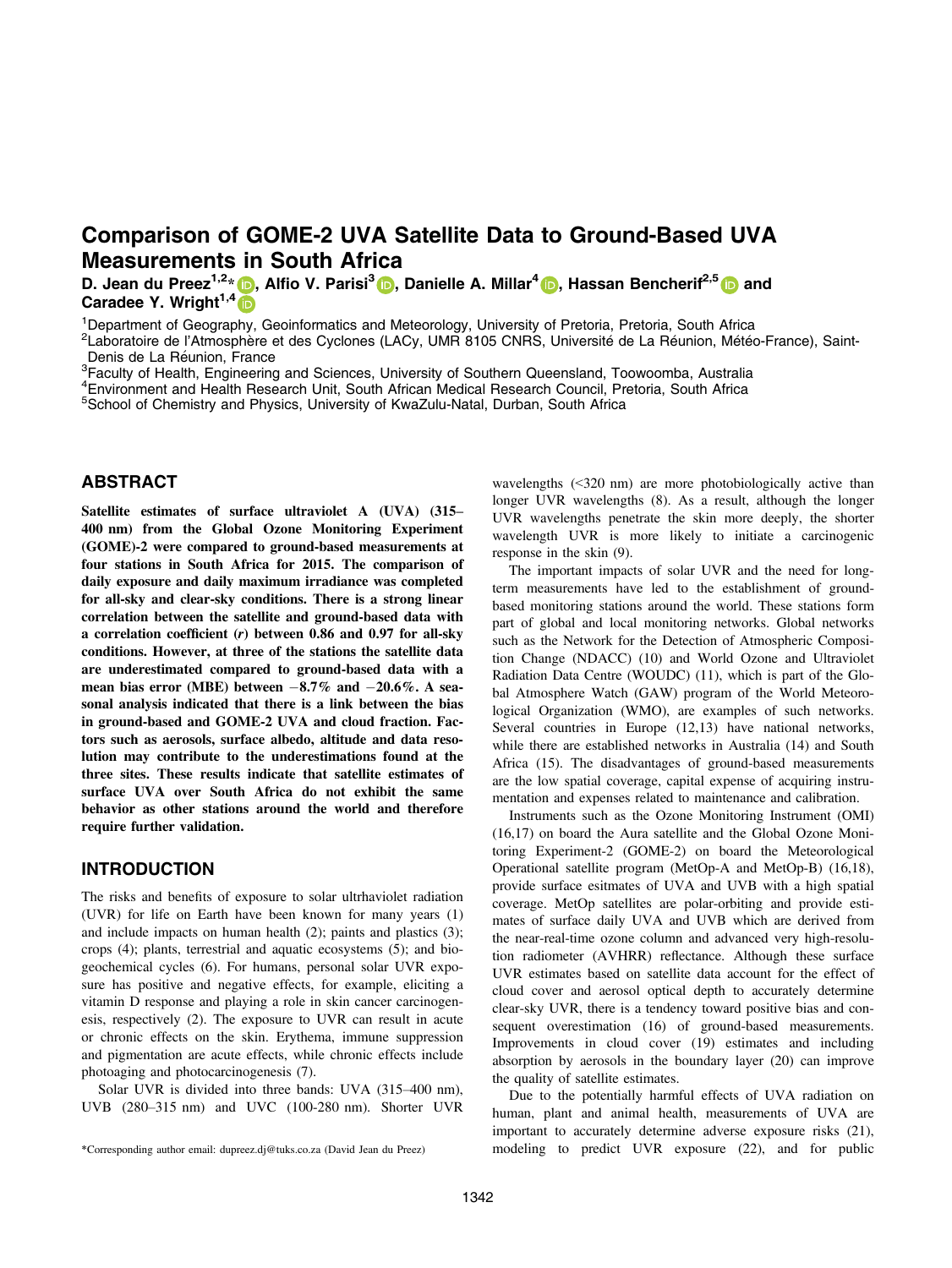awareness campaigns related to negative human health impacts (12). Furthermore, ground-based measurements play an important role in the validation of satellite estimates. In low- and middle-income countries (LMICs) such as in countries in Africa, often networks and instruments for monitoring solar UVA are sparse and poorly supported with both capacity and funding, and thus, obtaining reliable UVA data is difficult. In fact, there has been relatively limited work to compare groundbased UVA and satellite UVA in the Southern Hemisphere. Parisi et al. (23) assessed UVA daily exposures and daily maximum irradiances under all-sky and cloud-free conditions for 489 days between 8 June 2009 and 18 August 2012. Satellite data were obtained from GOME-2 and compared to groundbased spectroradiometer data for a subtropical Southern Hemisphere site. Results of all-sky conditions showed a positive bias in the GOME-2 satellite data where satellite daily exposure data and daily UVA satellite maximum irradiance data overpredicted surface measurements (23). Jebar et al. (24) evaluated broadband UVA solar noon irradiances provided for a long-term data series over 12 years at a subtropical Southern Hemisphere site derived from the OMI satellite spectral UVA irradiances for sky conditions where clouds did not obscure the sun, "Sun not obscured," and where clouds obscured the sun, "Sun obscured." An inverse relationship was found between the amount of cloud cover and the correlation of ground-based and satellite data in "Sun not obscured" conditions. Amplified results were found for "Sun obscured" conditions where there was a low correlation  $(R^2 = 0.51, r = 0.71)$  of the satellite-derived UVA irradiance model with an increasing amount of cloud, as compared to "Sun not obscured" conditions. Overall, the study found that approximately 71% of the days in the 12-year period were accounted for by calibration of the satellite-derived UVA irradiances to surface measurements for most "Sun not obscured" conditions (24).

These comparisons between ground-based and satellite UVA data are important because they give insight into the difficulties and differences between different datasets that one could use in photobiological and photochemical scientific research. Given the sparsity of ground-based UVA and satellite UVA intercomparisons, especially in Africa, the aim of this study was to compare GOME-2 broadband UVA satellite data to ground-based UVA measurements in South Africa. Daily exposure and daily maximum irradiance from GOME-2 were compared to ground-based UVA measurements at four subtropical sites in South Africa for all-sky and clear-sky conditions. These data form a basis for the typical regional adjustments to the UVA data from GOME-2 required to corroborate the satellite and ground-based data. We also make recommendations that ground-based networks in LIMCs need support if their data are to be used in, for example, epidemiological studies.

## MATERIALS AND METHODS

Satellite data. UVA data for 2015 from GOME-2 were collected through the EUMETSAT Satellite Application Facility on Atmospheric Composition Monitoring (AC SAF) [\(https://acsaf.org/\)](https://acsaf.org/) website using the coordinates of each station. The GOME-2 UVA dataset uses a radiative transfer model to calculate clear-sky UVA values at 30-min intervals (25). The AC SAF offline UVA data have a horizontal resolution of  $0.5^\circ$ and spectral range from 315 nm to 400 nm, and the satellite algorithm accounts for aerosols and surface albedo through established climatologies (17). Other factors affecting UVR, such as ozone and cloud optical depth, are accounted for through observations from other MetOp satellites (25). The daily exposure  $(J \text{ m}^{-2})$  and daily maximum irradiance  $(W m<sup>-2</sup>)$  were used for the analysis. The daily exposure was determined through the trapezoidal rule summation of the 30-min irradiance values (23).

Daily cloud fraction (CF) data for 2015 from the Atmospheric Infrared Sounder (AIRS) (<https://airs.jpl.nasa.gov/>) satellite were used to investigate the influence of changes in seasonal cloud cover with changes in satellite UVA estimates (26). Daily CF data refer to the amount of sky covered by clouds where 0 indicates no clouds present and 1 indicates overcast conditions. From the daily CF data, monthly mean and 3-month moving means were calculated.

Ground-based data. Satellite estimates of UVA were compared to ground-based measurements of UVA at four stations namely, Irene, De Aar, Upington and Stellenbosch in South Africa (Fig. 1) (Table 1). The stations are located between 119 m above sea level (ASL) and 1 523 m ASL in both urban and rural areas. A comparison of satellite and groundbased UV Index (UVI) observations in South Africa showed that stations further north experienced higher UVI during winter and had a smaller annual range compared to stations further south (27).

The South African Weather Service (SAWS) and the Southern African Universities Radiometric Network (SAURAN) monitor surface UVA in South Africa. Data for 2015, from four stations and the two networks (SAWS: Irene, De Aar, Upington; and SAURAN: Stellenbosch), were used. At each station, a Kipp & Zonen UVS-AB-T UV radiometer was used. This specific radiometer measures both UVA and UVB and provides separate measurements of these radiation categories. The radiometer measures UVR between 315 nm and 400 nm, with a cosine response of less 2.5% between 0° and 70° solar zenith angle. The voltage output (Volts) from the radiometer is converted to irradiance  $(W \ m^{-2})$  using the radiometric calibration factor. The irradiance is then corrected for spectral mismatch errors using conversion factors which are determined by the manufacturer based on modeled UV irradiances. The SAWS and SAURAN provided the 1-min irradiance data in  $W$  m<sup>-2</sup> which had already been corrected for spectral mismatch errors. The three radiometers in the SAWS network were last calibrated by the manufacturer between December 2013 and February 2014 using Oriel Si photodiode (Serial no. 126) reference instrument. The reference used is traceable to the Van Swinden Laboratory (VSL) B.V., the Netherlands. The radiometer at Stellenbosch was last calibrated in October 2012. To our knowledge, none of the radiometers were taken to intercomparison campaigns but the performance of the radiometers is consistent with other intercomparisons (31). Previous intercomparisons of Kipp & Zonen UVS-AB-T UV radiometers have shown that the instruments have an uncertainty of approximately 6% and long-term stability with 10% variation between calibrations every 2 years (32).

Analysis. To compare the satellite and ground-based UVA data, the 1 min data from the ground-based stations were used to calculate the daily exposure and daily maximum irradiance values. This was only performed if there were a complete set of records for the corresponding day. The daily exposure was calculated using trapezoidal integration, and the daily maximum irradiances were calculated from the data using 10-min intervals. The GOME-2 data were quality-controlled using the methods described in the Product User Manual (17).

The comparison was conducted for all-sky days and clear-sky days which were determined using a clear-sky determination method due to the lack of cloud observations at the study sites. The clear-sky determination method uses three steps to identify clear-sky days from surface UVR data (33). The third step requires a climatology of data, and as a result, only the first two steps were used as there were insufficient data to create a climatology at the stations.

The first step compared the linear correlation between the pre-solar noon and post-solar noon values, reversed. The second test determined whether monotonic increases and decreases occurred in the morning and afternoon, respectively. Any day which has a correlation value of less than 0.8 or is not monotonic was deemed to be cloudy and was removed from the analysis (33).

The mean bias error (MBE) and mean absolute bias error (MABE) were calculated between the predicted and ground-based observations (23,34). Indeed, a positive MBE value indicates that the GOME-2 data are higher than the ground-based observations, and vice versa. A seasonal analysis should account for changes in cloud cover due to seasonal variability.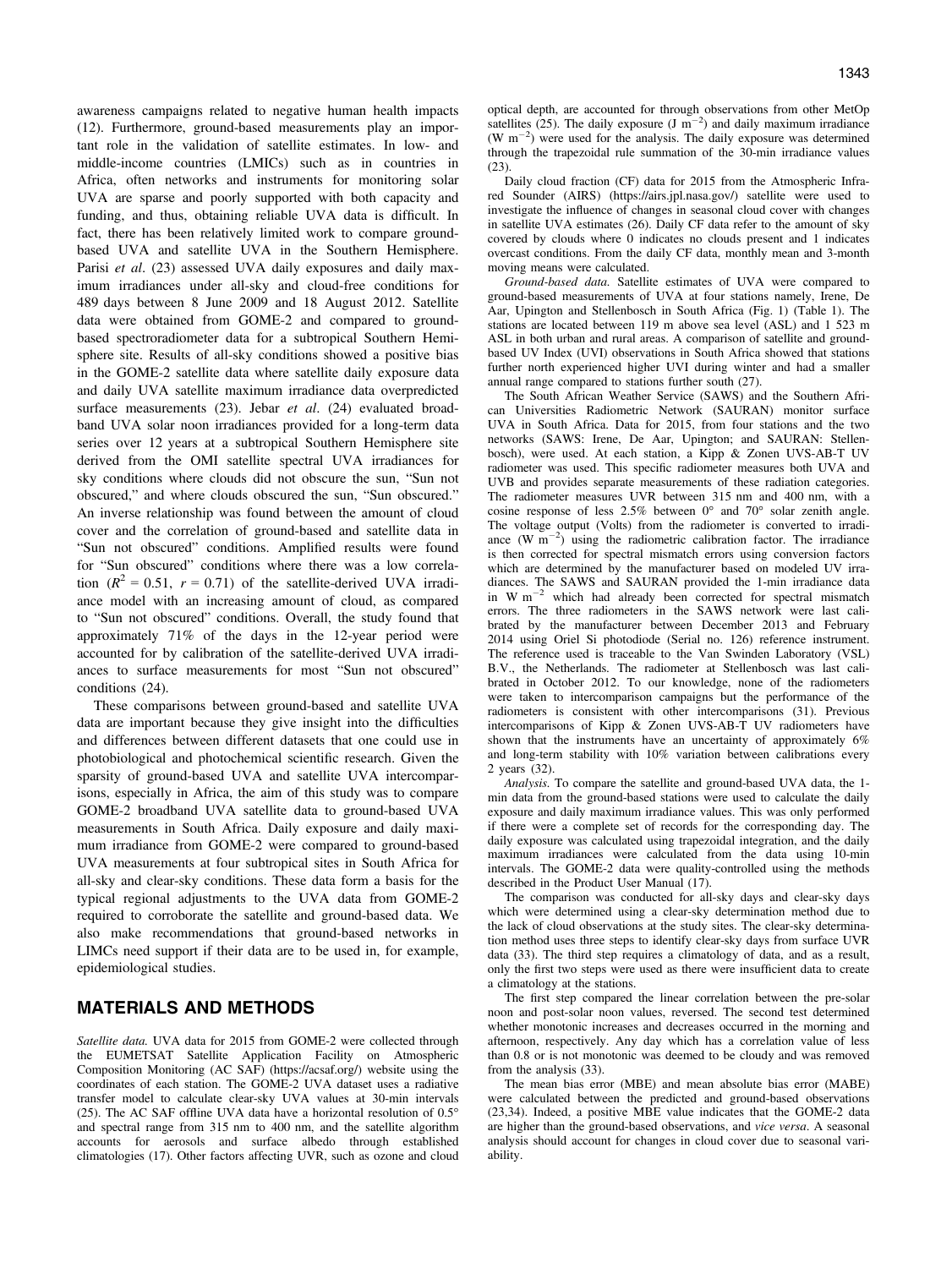

Figure 1. Map of South Africa indicating the location of the four stations used for the comparison of satellite and ground UVA data. [Color figure can be viewed at [wileyonlinelibrary.com](www.wileyonlinelibrary.com)]

|  | Table 1. Geographical description of stations used in this study. |  |  |  |  |  |  |  |
|--|-------------------------------------------------------------------|--|--|--|--|--|--|--|
|--|-------------------------------------------------------------------|--|--|--|--|--|--|--|

|                                                     | Irene                                                                                                         | De Aar                                                                                                                           | Upington                                                                                                         | Stellenbosch                                                                        |
|-----------------------------------------------------|---------------------------------------------------------------------------------------------------------------|----------------------------------------------------------------------------------------------------------------------------------|------------------------------------------------------------------------------------------------------------------|-------------------------------------------------------------------------------------|
| Coordinates<br>Altitude (m)<br>Site characteristics | $25.91^{\circ}$ S, $28.21^{\circ}$ E<br>1523<br>Polluted, large city<br>in temperate climate<br>region $(28)$ | $30.67^{\circ}$ S, 23.99 $^{\circ}$ E<br>1284<br>Unpolluted, located in a<br>semidesert region away<br>from in large cities (29) | 28.48°S, 21.12°E<br>848<br>Unpolluted, located in an arid c<br>limate region away from<br>in large cities $(28)$ | 33.93°S, 18.87°E<br>119<br>Polluted, city in Mediterranean<br>climate region $(30)$ |

## RESULTS

#### UVA time-series and cloud cover analysis

The time series for the 2015 GOME-2 data and the ground-based observations of the daily exposure (Fig. 2) and the daily maximum irradiance (Fig. 3) show an annual cycle. The maximums occurred during the austral summer and the minimums during the austral winter. The clear-sky data of both the daily exposure and daily maximum irradiance have less variability compared to the data for all-sky conditions. This indicates that the clear-sky determination methods successfully removed cloud cover as an influencing factor.

The lowest daily exposure of  $1.59 \times 10^5$  J m<sup>-2</sup> and  $0.27 \times 10^5$  J m<sup>-2</sup> occurred at Stellenbosch for the GOME-2 and the ground-based data, respectively. The lowest and highest daily maximum irradiances occurred at Stellenbosch and De Aar, respectively. De Aar had a peak daily maximum irradiance of 63.3 W m<sup> $-2$ </sup> and 85.01 W m<sup> $-2$ </sup> for GOME-2 and ground-based data, respectively. Stellenbosch was the only station where the GOME-2 data were above the ground-based observations. Regardless of the season, Stellenbosch data show a systematic shift between ground-based and GOME-2 measurements. The underestimations at Irene, De Aar and Upington were visible

under both sets of sky conditions. The factors contributing toward these findings are discussed below.

There are seasonal variations in CF (Fig. 4) depending on the station. The highest monthly mean CF occurred at Stellenbosch (0.5) and the lowest at Upington (0.05). Irene reaches a maximum during the austral summer and a minimum during winter. The same can be seen in De Aar and Upington with lower amplitudes. At Stellenbosch, the annual cycle differs, maximums occur during winter and minimum in summer.

#### Statistical comparison

The statistical analysis was performed over 2015 as well as for the four seasons. Both the daily exposure (Table 2) and daily maximum irradiance (Table 3) were analyzed under all-sky and clear-sky conditions. Stellenbosch and De Aar had the highest and lowest data availability, respectively. Stellenbosch had the most clear-sky days in 2015.

For both the daily exposure and daily maximum irradiance, there was a strong linear relationship between the ground-based and GOME-2 data. Although there was a stronger linear relationship in the daily exposure compared to the daily maximum irradiance. On the determined clear-sky days, the linear relationship was stronger. A negative MBE at Irene, De Aar and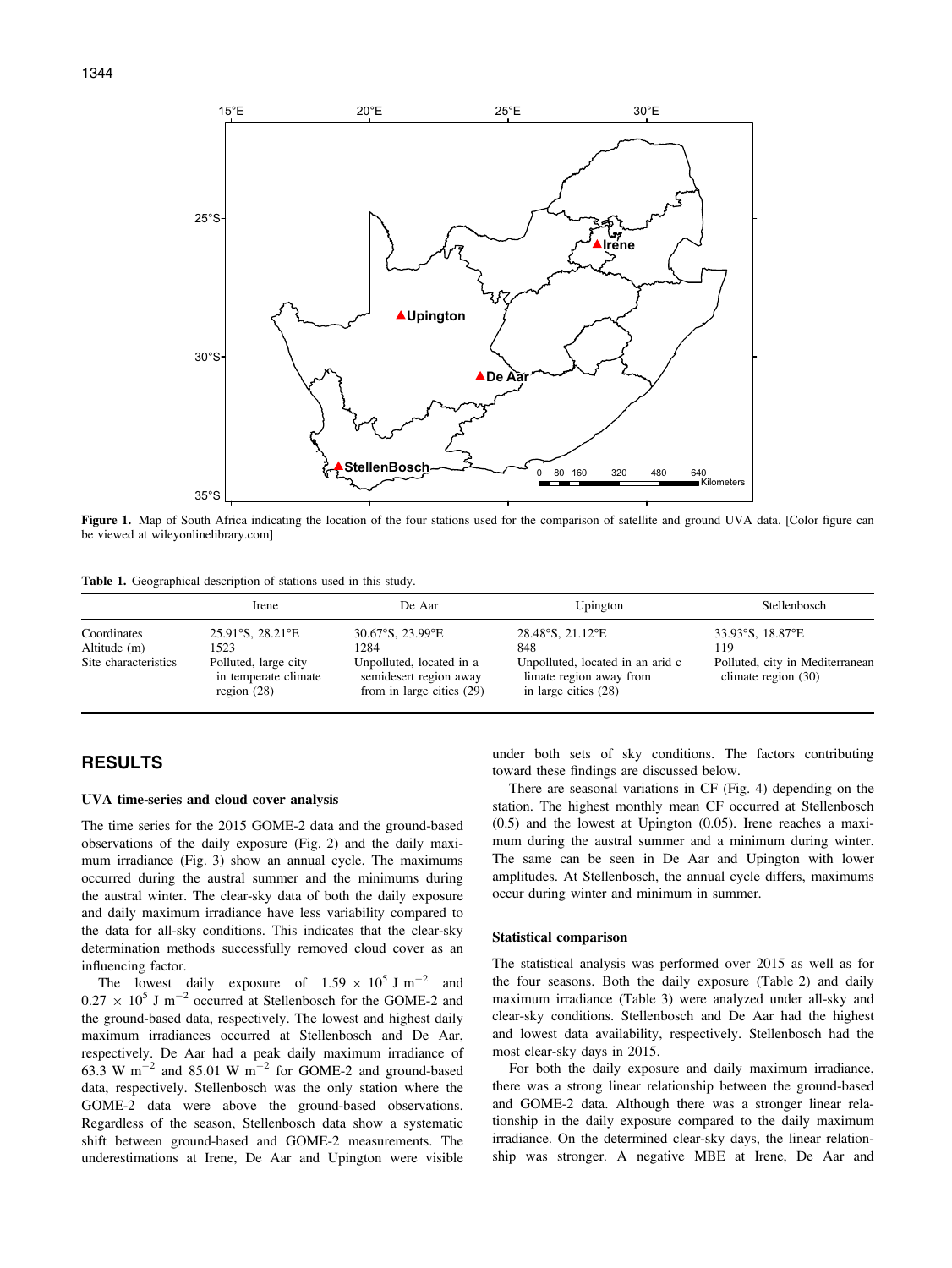

Figure 2. Time-series daily exposure at (A) Irene, (B) De Aar, (C) Upington and (D) Stellenbosch for 2015.



Figure 3. Time-series daily maximum irradiance at (A) Irene, (B) De Aar, (C) Upington and (D) Stellenbosch for 2015.

Upington indicated that the GOME-2 data underestimated surface UVA.

The linear relationship between the ground-based UVA and GOME-2 is lower compared to the linear relationship over the entire period but increases using the determined clear-sky days. The March, April and May (MAM) season as well as the September, October and November (SON) season has the strongest linear relationship at Irene, De Aar and Upington for both daily exposure and daily maximum irradiance. The strongest linear relationship occurs at Stellenbosch during the MAM, SON and June, July and August (JJA) season).

## **DISCUSSION**

During 2015, both the daily exposure and daily maximum irradiance showed a clear annual cycle under both sky conditions.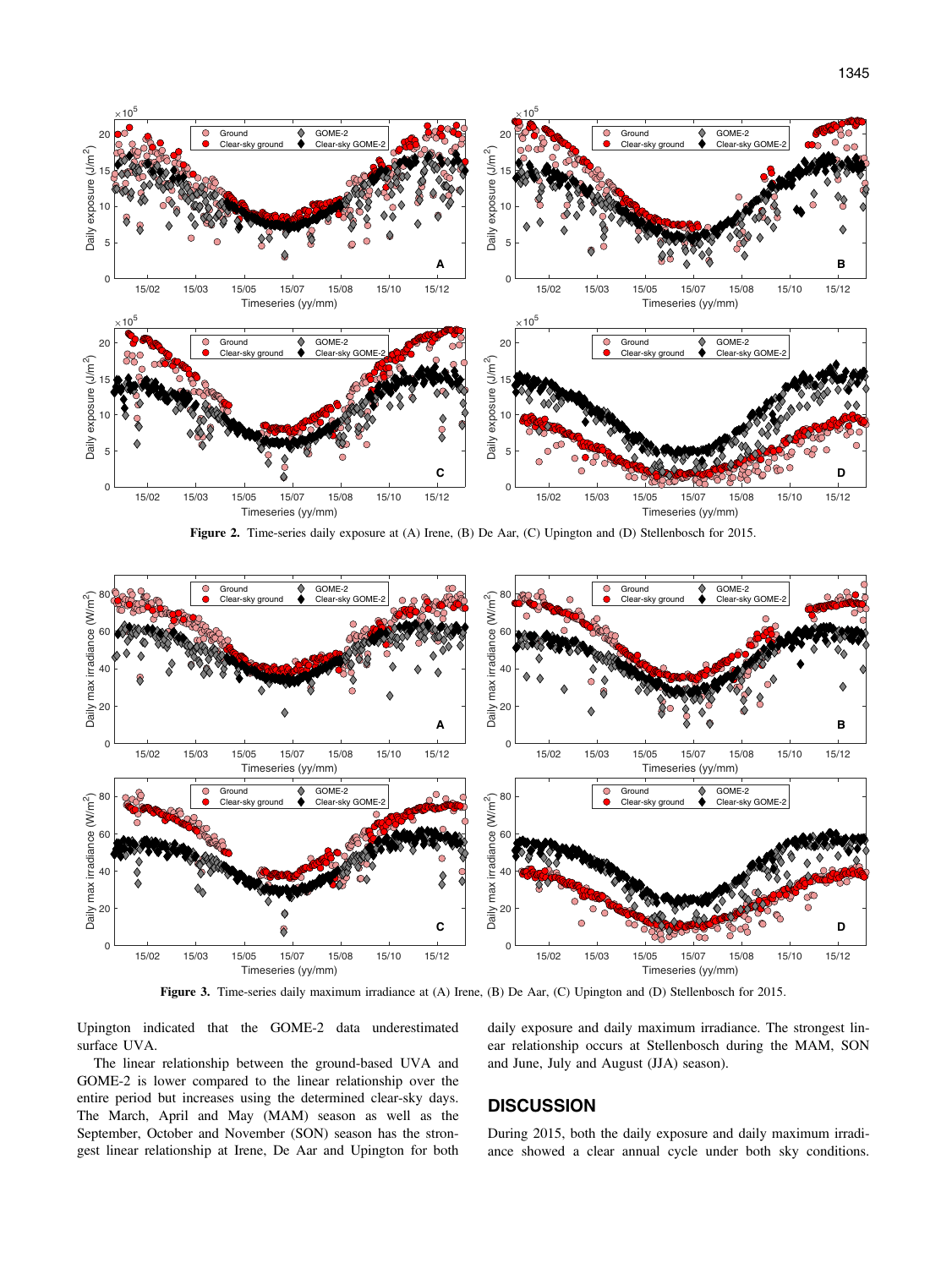



Figure 4. Monthly mean cloud fraction (CF) from AIRS observations for 2015 at Irene (red), De Aar (green), Upington (blue) and Stellenbosch (black). The smoothed seasonal values obtained by using a 3-month running average filter are superimposed for each site with dash lines.

|                            |  | Table 2. Statistical comparison of daily exposure at Irene (A), De Aar (B), Upington (C) and Stellenbosch (D) for 2015 and each season. Clear-sky val- |  |  |  |  |  |
|----------------------------|--|--------------------------------------------------------------------------------------------------------------------------------------------------------|--|--|--|--|--|
| ues are given in brackets. |  |                                                                                                                                                        |  |  |  |  |  |

|              | 2015           | DJF                 | <b>MAM</b>     | JJA            | SON            |
|--------------|----------------|---------------------|----------------|----------------|----------------|
| Irene        |                |                     |                |                |                |
| $N^*$        | 283 (110)      | 68 (11)             | 70 (24)        | 64 (56)        | 71 (19)        |
| r            | 0.93(0.98)     | 0.84(0.85)          | 0.91(0.99)     | 0.84(0.80)     | 0.90(0.88)     |
| $R$ -squared | 0.87(0.95)     | 0.70(0.70)          | 0.82(0.94)     | 0.66(0.54)     | 0.78(0.65)     |
| MABE $(\% )$ | 12.5(11.3)     | 15.5(18.3)          | 11.1(18.9)     | 11.8(56.4)     | 13.6(18.9)     |
| MBE $(\% )$  | $-8.7(-10.6)$  | $-14.2$ ( $-18.3$ ) | $-8.34(-18.9)$ | $-8.2(-52.8)$  | $-5.3(15.7)$   |
| De Aar       |                |                     |                |                |                |
| N            | 208 (105)      | 71 (37)             | 76 (34)        | 51 (13)        | 78 (21)        |
| r            | 0.97(0.98)     | 0.91(0.71)          | 0.98(0.99)     | 0.70(0.84)     | 0.96(0.90)     |
| $R$ -squared | 0.94(0.96)     | 0.83(0.20)          | 0.94(0.96)     | 0.46(0.52)     | 0.88(0.78)     |
| MABE $(\% )$ | 21.1(22.6)     | 25.9(28.1)          | 19.5(16.6)     | 9.70(7.9)      | 7.66(11.5)     |
| MBE $(\% )$  | $-18.3(-22.6)$ | $-25.9(-28.1)$      | $-18.6(-16.6)$ | $-2.7(-7.9)$   | $-7.2(-11.5)$  |
| Upington     |                |                     |                |                |                |
| N            | 266(145)       | 73 (38)             | 33(17)         | 76 (48)        | 78 (42)        |
|              | 0.95(0.97)     | 0.89(0.83)          | 0.91(0.95)     | 0.75(0.67)     | 0.90(0.86)     |
| $R$ -squared | 0.89(0.94)     | 0.80(0.50)          | 0.84(0.88)     | 0.54(0.30)     | 0.78(0.71)     |
| MABE $(\% )$ | 22.9(25.0)     | 28.5(31.0)          | 18.3(11.0)     | 24.8 (29.6)    | 23.8(23.9)     |
| MBE $(\% )$  | $-20.6(-24.7)$ | $-28.5(-31.0)$      | $-17.9(-11.0)$ | $-19.3(-28.3)$ | $-19.8(-23.9)$ |
| Stellenbosch |                |                     |                |                |                |
| N            | 304 (166)      | 71 (46)             | 29(48)         | 75 (39)        | 77 (33)        |
| r            | 0.96(0.97)     | 0.85(0.72)          | 0.95(0.99)     | 0.95(0.96)     | 0.95(0.94)     |
| $R$ -squared | 0.88(0.89)     | 0.72(0.50)          | 0.84(0.88)     | 0.85(0.89)     | 0.83(0.81)     |
| MABE $(\% )$ | 130.2(110.8)   | 66.2(63.9)          | 152.8 (125.3)  | 206.5(133.6)   | 131.9(77.1)    |
| MBE $(\% )$  | 130.2 (110.8)  | 66.2(63.9)          | 152.8 (125.3)  | 206.5 (133.6)  | 131.9(77.1)    |

 $\text{DIF} = \text{December}$ , January and February;  $\text{MAM} = \text{March}$ , April and May;  $\text{JIA} = \text{June}$ , July and August, SON = September, October and November;  $r =$  correlation coefficient; MABE = mean absolute bias error; MBE = mean bias error.

Maximum and minimum annual values occurred during the austral summer and winter, respectively. The annual cycle of the daily dose and daily maximum irradiance was similar to other comparisons for sites in the Southern Hemisphere (24,23).

From previous comparison studies (24,35,17,23,36), it was found that GOME-2 data would overestimate surface UVA. We found that at Irene, De Aar and Upington, the GOME-2 data underestimated surface UVA measurements. The continuous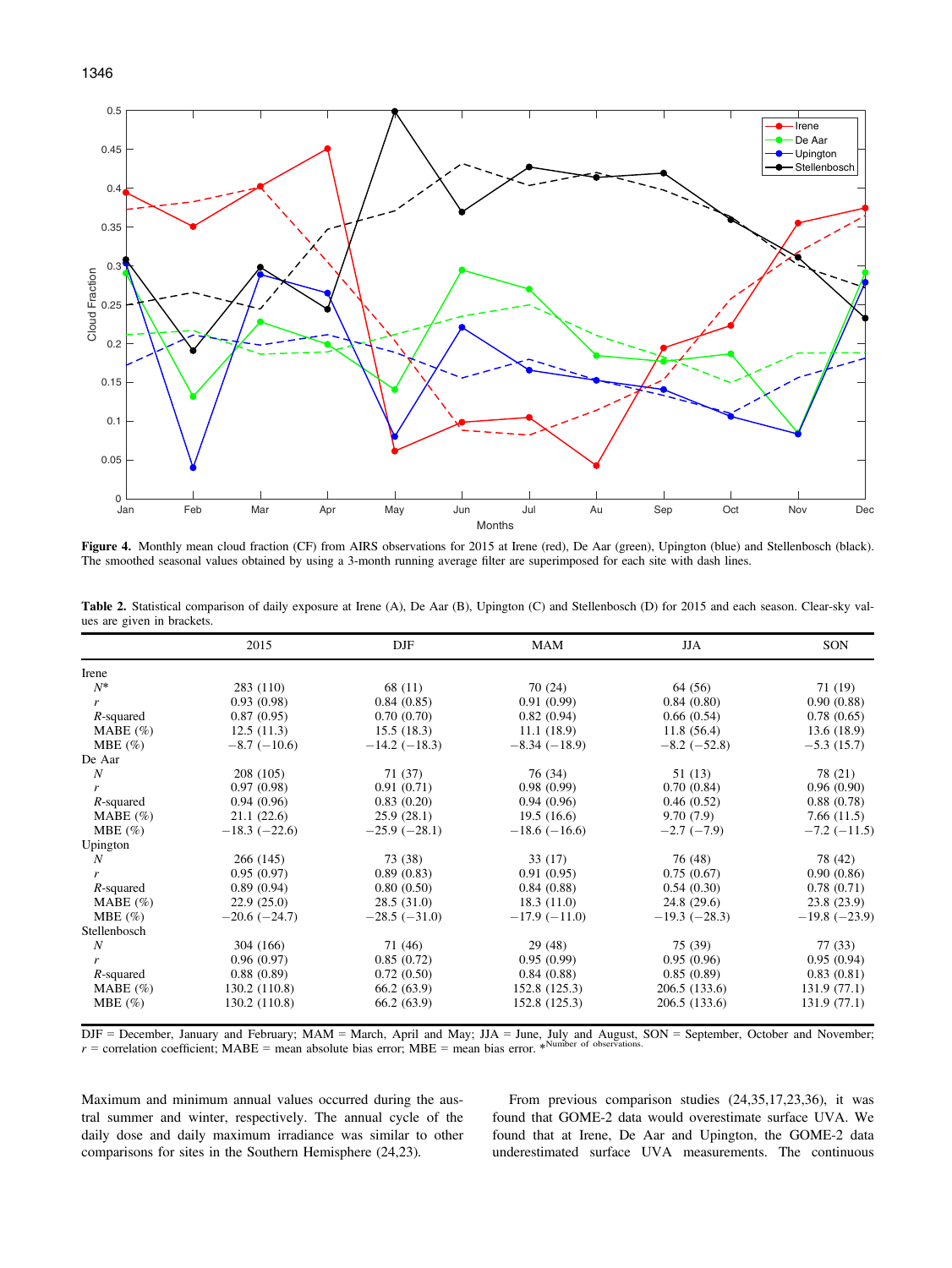Table 3. Statistical comparison of daily maximum irradiance at Irene (A), De Aar (B), Upington (C) and Stellenbosch (D) for 2015 and each season. Clear-sky values are given in brackets.

|              | 2015           | DJF            | MAM           | <b>JJA</b>         | SON            |
|--------------|----------------|----------------|---------------|--------------------|----------------|
| Irene        |                |                |               |                    |                |
| $N^*$        | 287(111)       | 69 (11)        | 73 (25)       | 73 (56)            | 72 (19)        |
| r            | 0.86(0.97)     | $0.52(-0.06)$  | 0.83(0.96)    | 0.70(0.76)         | 0.60(0.85)     |
| $R$ -squared | 0.74(0.94)     | $-0.06$ (**)   | 0.69(0.91)    | $-0.09(0.38)$      | 0.27(0.63)     |
| MABE $(\% )$ | 9.4(5.7)       | 15.9(12.4)     | 8.9(11.5)     | 5.2(23.3)          | 9.2(10.7)      |
| MBE $(\% )$  | $-8.9(-5.5)$   | $-15.9(-12.5)$ | $-8.9(-11.5)$ | $-4.7$ ( $-22.3$ ) | $-7.9(-9.5)$   |
| De Aar       |                |                |               |                    |                |
| N            | 276 (137)      | 74 (37)        | 77 (34)       | 76 (39)            | 49 (27)        |
| r            | 0.93(0.98)     | 0.68(0.55)     | 0.93(0.98)    | 0.80(0.91)         | 0.87(0.91)     |
| $R$ -squared | 0.87(0.96)     | ** $(**)$      | 0.86(0.96)    | 0.58(0.76)         | 0.75(0.83)     |
| MABE $(\% )$ | 12.3(11.2)     | 19.5(17.3)     | 11.3(7.4)     | 7.4(8.3)           | 7.5(8.3)       |
| MBE $(\% )$  | $-11.9(-11.2)$ | $-19.5(-17.3)$ | $-11.3(-7.4)$ | $-6.6(-8.3)$       | $-6.9(-8.3)$   |
| Upington     |                |                |               |                    |                |
| N            | 267(145)       | 65 (38)        | 51 (17)       | 76 (48)            | 75 (42)        |
| r            | 0.90(0.96)     | 0.65(0.61)     | 0.83(0.92)    | 0.70(0.60)         | 0.82(0.70)     |
| $R$ -squared | 0.83(0.92)     | $0.01$ (**)    | 0.67(0.83)    | 0.39(0.14)         | 0.67(0.48)     |
| MABE $(\% )$ | 13.04(12.9)    | 19.9(18.3)     | 11.1(6.1)     | 9.3(11.4)          | 13.3(13.5)     |
| MBE $(\% )$  | $-12.7(-12.8)$ | $-19.9(-18.3)$ | $-11.1(-6.1)$ | $-8.5$ ( $-10.9$ ) | $-12.7(-13.5)$ |
| Stellenbosch |                |                |               |                    |                |
| N            | 308 (167)      | 72 (46)        | 79 (49)       | 78 (39)            | 79 (33)        |
| r            | 0.92(0.96)     | 0.26(0.45)     | 0.91(0.97)    | 0.89(0.95)         | 0.78(0.89)     |
| $R$ -squared | 0.83(0.85)     | ** $(**)$      | 0.81(0.84)    | 0.79(0.85)         | 0.60(0.70)     |
| MABE $(\% )$ | 16.4(17.7)     | 14.9(16.6)     | 18.3(18.8)    | 14.1(12.5)         | 22.6(16.3)     |
| MBE $(\% )$  | 16.3(17.7)     | 14.0(16.6)     | 18.3(18.8)    | 14.1(12.5)         | 22.4(16.3)     |

DJF = December, January and February; MAM = March, April and May; JJA = June, July and August; SON = September, October and November;  $r =$  correlation coefficient; MABE = mean absolute bias error; MBE = mean bias error. \* Number of observations. \* \*Insufficient data.

underestimation occurred throughout the time series for both the daily exposure and daily maximum irradiance. The underestimation of GOME-2 satellite data has been recorded at high latitude sites such as Palmer (64.77° S, 64.05° W) and McMurdo (77.83° S, 166.67° E). At these locations, factors such as surface albedo play an important role and the underestimations have a seasonal dependence (35).

The statistical results in Tables 2 and 3 showed that the correlation coefficient (r), MABE and MBE at all four stations were similar to previous comparison studies (35,23,36); however, the MBE values indicated an underestimation at Irene, De Aar and Upington. The extent of these underestimations at the three stations was approximately the same as the overestimations found at other locations. The overestimation found at Stellenbosch for the daily exposure with a MABE and MBE value of 130.2% was slightly higher than that found in other comparisons  $(35,23)$ , but the overestimation of daily maximum irradiance was similar to other comparisons (36).

In Figs 2 and 3, there is evidence of a seasonal variability in the difference between the GOME-2 data and the ground-based observations. The largest bias occurred during the austral summer months (DJF) at Irene, De Aar and Upington. At these three stations, the smallest bias was seen during SON season. At Stellenbosch, the seasonality is different, the largest bias occurred during the austral winter months (JJA) and the smallest bias in the DJF season.

The differences between satellite and ground-based UVA (Figs 2 and 3) are higher during the austral summer for Irene, De Aar and Upington when the annual cycle is at a maximum for CF. This suggests that cloud cover is an important parameter and should be considered for satellite inversion processes to retrieve UVA exposure and maximum irradiance.

The underestimation of satellite UVA data found in this study at South African sites may be attributed to several factors related to the satellite algorithm and to the location of stations. The GOME-2 data have a relatively coarse spatial resolution of 0.5°. An established climatology of aerosols and surface albedo was used in the satellite algorithm, and therefore, the effect of aerosols and albedo was not determined from observations. The algorithm calculates the surface UVA for a horizontal plane; changes in terrain height and altitude within the grid box can affect the satellite estimate (25,35). Altitude has an effect on UVR at the surface (37). Stellenbosch is located at 118 m ASL, whereas the other stations are above 800 m ASL.

Several study limitations were present. While data for additional years were available, calibration was not conducted regularly; hence, the data available for the year closest to the last calibration were used. The short dataset does allow for a thorough analysis, and the precise dates for last calibration of ground-based network instrumentation were not available. Thus, a longer period of data could not be used as the accuracy of the data cannot be guaranteed. Further support to ground-based networks should be a priority for national meteorological services. Given challenges with ground-based data, photobiologists, photochemists and others who research the effects of UVA on biological systems should work hand in hand with ground-based network managers to understand data limitations.

## **CONCLUSION**

The broadband UVA irradiances from GOME-2 satellite data and ground-based radiometer data for 2015 at four sites in South Africa have been described for all-sky and clear-sky conditions. The comparison between the datasets of daily exposure and daily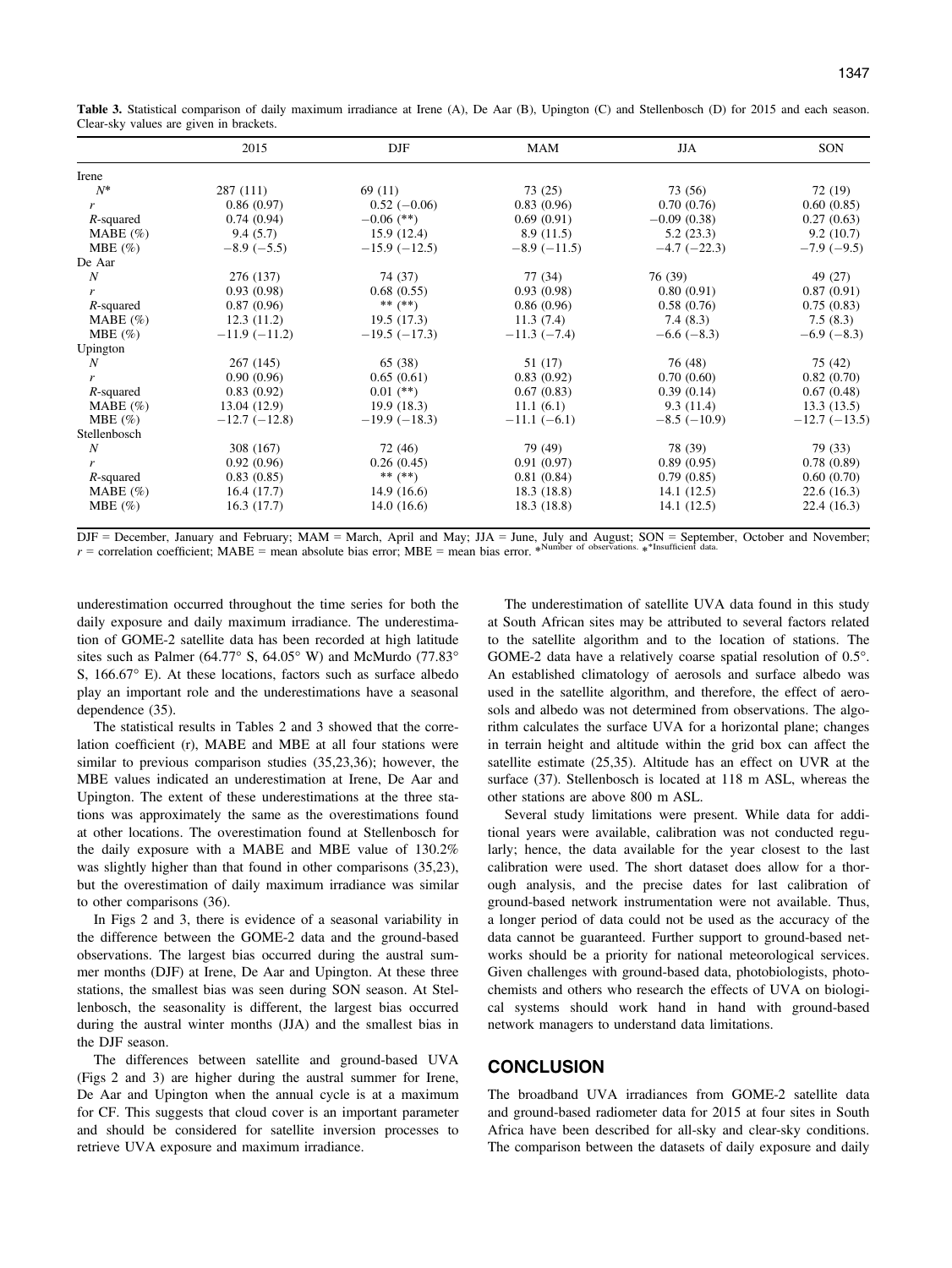maximum irradiances showed that there exists a strong linear relationship between the satellite data and ground-based observations. At Irene, De Aar and Upington, the satellite data were found to underestimate surface UVA. At Stellenbosch, an overestimation of satellite UVA was found which is consistent with comparisons around the world (23,35). The identified underestimations may be as a result of resolution of the satellite data, assumptions of aerosols and albedo in the satellite algorithm and the effect of altitude and terrain changes. A seasonal analysis showed that the largest biases occurred during summer months at Irene, De Aar and Upington when CF was highest. Regular calibration is essential for a comprehensive analysis across multiple years to further compare satellite and ground-based observations.

Acknowledgements—This work is undertaken in the framework of the French South African International Research Project ARSAIO (Atmospheric Research in Southern Africa and Indian Ocean). We thank the EUMETSAT Satellite Application Facility on Atmospheric Composition Monitoring (AC SAF) for providing the satellite data and the South African Weather Service (SAWS) and Southern African Universities Radiometric Network (SAURAN) for the ground-based data used in this paper. Caradee Y. Wright receives research funding from the South African Medical Research Council and the National Research Foundation (NRF, South Africa). D. Jean du Preez received a Doctoral scholarship from the University of Pretoria and a bursary from the French Embassy in South Africa.

## REFERENCES

- 1. Diffey, B. (1991) Solar ultraviolet radiation effects on biological systems. Phys. Med. Biol. 36, 299.
- 2. Lucas, R. M., S. Yazar, A. R. Young, M. Norval, F. R. de Gruijl, Y. Takizawa, L. E. Rhodes, C. A. Sinclair and R. E. Neale (2019) Human health in relation to exposure to solar ultraviolet radiation under changing stratospheric ozone and climate. Photochem. Photobiol. Sci. 18, 641–680.
- 3. Yousif, E. and R. Haddad (2013) Photodegradation and photostabilization of polymers, especially polystyrene. SpringerPlus 2, 398.
- 4. Derebe, A. D., A. Gobena Roro, B. Tessfaye Asfaw, W. Worku Ayele and A. K. Hvoslef-Eide (2019) Effects of solar UV-B radiation exclusion on physiology, growth and yields of taro (Colocasia esculenta (L.)) at different altitudes in tropical environments of Southern Ethiopia. Sci. Hortic. 256, 108563.
- 5. Ballare, C. L., A. T. Austin (2017) UV radiation and terrestrial ecosystems: Emerging perspectives. In UV-B Radiation and Plant Life: Molecular Biology to Ecology, (Edited by B.R. Jordan). CABI International, Oxfordshire, pp. 23–38.
- 6. Sulzberger, B., A. T. Austin, R. M. Cory, R. G. Zepp and N. D. Paul (2019) Solar UV radiation in a changing world: roles of cryosphere–land–water–atmosphere interfaces in global biogeochemical cycles. Photochem. Photobiol. Sci. 18, 747–774.
- 7. Young, A. R., J. Claveau and A. B. Rossi (2017) Ultraviolet radiation and the skin: Photobiology and sunscreen photoprotection. J. Am. Acad. Dermatol. 76, S100–S109.
- 8. Lucas, R., T. McMichael, W. Smith, B. K. Armstrong, A. Prüss-Ü stün and WHO (2006) Solar Ultraviolet Radiation: Global Burden of Disease from Solar Ultraviolet Radiation/Robyn Lucas . . . et al; editors Annette Prüss-Ustün ... [et al]. World Health Organization, Geneva.
- 9. Diffey, B. L. (2002) Sources and measurement of ultraviolet radiation. Methods 28, 4–13.
- 10. NDACC Network for the Detection of Atmospheric Composition Change. Available at: <http://www.ndaccdemo.org/>. Accessed on 28 April 2020.
- 11. WOUDC (World Ozone and Ultraviolet Radiation Data Centre). Available at: [https://woudc.org/home.php.](https://woudc.org/home.php) Accessed on 28 April 2020.
- 12. Schmalwieser, A. W., J. Gröbner, M. Blumthaler, B. Klotz, H. De Backer, D. Bolsée, R. Werner, D. Tomsic, L. Metelka, P. Eriksen, N. Jepsen, M. Aun, A. Heikkilä, T. Duprat, H. Sandmann, T. Weiss, A. Bais, Z. Toth, A.-M. Siani, L. Vaccaro, H. Diemoz, D. Grifoni, G. Zipoli, G. Lorenzetto, B. H. Petkov, A. G. di Sarra, F. Massen, C. Yousif, A. A. Aculinin, P. den Outer, T. Svendby, A. Dahlback, B. Johnsen, J. Biszczuk-Jakubowska, J. Krzyscin, D. Henriques, N. Chubarova, P. Kolarz, Z. Mijatovic, D. Groselj, A. Pribullova, J. R. M. Gonzales, J. Bilbao, J. M. V. Guerrero, A. Serrano, S. Andersson, L. Vuilleumier, A. Webb and J. O'Hagan (2017) UV Index monitoring in Europe. Photochem. Photobiol. Sci. 16, 1349–1370.
- 13. Schmalwieser, A. W. and G. Schauberger (2001) A monitoring network for erythemally-effective solar ultraviolet radiation in Austria: determination of the measuring sites and visualisation of the spatial distribution. Theoret. Appl. Climatol. 69, 221-229.
- 14. ARPANSA Ultraviolet Radiation Monitoring'. Available at: [https://](https://www.arpansa.gov.au/our-services/monitoring/ultraviolet-radiation-monitoring) [www.arpansa.gov.au/our-services/monitoring/ultraviolet-radiation](https://www.arpansa.gov.au/our-services/monitoring/ultraviolet-radiation-monitoring)[monitoring](https://www.arpansa.gov.au/our-services/monitoring/ultraviolet-radiation-monitoring)
- 15. Mmathapelo, M. and Y. W. Caradee (2015) Real-time measurement of outdoor worker's exposure to solar ultraviolet radiation in Pretoria, South Africa. S. Afr. J. Sci 111.
- 16. Kahn, R. A. (2015) Satellites and satellite remote sensing: Aerosol Measurements. In Encyclopedia of Atmospheric Sciences, 2nd edn (Edited by G. R. North, J. Pyle and F. Zhang), pp. 51–66. Academic Press, Oxford.
- 17. Kujanpää, J. (2013) Product User Manual: Offline UV (OUV) Products, SAF/O3M/FMI/PUM/001.
- 18. EUMETSAT (2015) GOME-2 Factsheet. Available at: [https://www.e](https://www.eumetsat.int/website/wcm/idc/idcplg?IdcService=GET_FILE&dDocName=PDF_GOME_FACTSHEET&RevisionSelectionMethod=LatestReleased&Rendition=Web) [umetsat.int/website/wcm/idc/idcplg?IdcService](https://www.eumetsat.int/website/wcm/idc/idcplg?IdcService=GET_FILE&dDocName=PDF_GOME_FACTSHEET&RevisionSelectionMethod=LatestReleased&Rendition=Web)=GET\_FILE&dDocNa me=[PDF\\_GOME\\_FACTSHEET&RevisionSelectionMethod](https://www.eumetsat.int/website/wcm/idc/idcplg?IdcService=GET_FILE&dDocName=PDF_GOME_FACTSHEET&RevisionSelectionMethod=LatestReleased&Rendition=Web)=Late [stReleased&Rendition](https://www.eumetsat.int/website/wcm/idc/idcplg?IdcService=GET_FILE&dDocName=PDF_GOME_FACTSHEET&RevisionSelectionMethod=LatestReleased&Rendition=Web)=Web. Accessed on 14 December 2019.
- 19. Jégou, F., S. Godin-Beekman, M. P. Corrêa, C. Brogniez, F. Auriol, V. H. Peuch, M. Haeffelin, A. Pazmino, P. Saiag, F. Goutail and E. Mahe (2011) Validity of satellite measurements used for the monitoring of UV radiation risk on health. Atmos. Chem. Phys. 11, 13377–13394.
- 20. Arola, A., S. Kazadzis, A. Lindfors, N. Krotkov, J. Kujanpää, J. Tamminen, A. Bais, A. di Sarra, J. M. Villaplana, C. Brogniez, A. M. Siani, M. Janouch, P. Weihs, A. Webb, T. Koskela, N. Kouremeti, D. Meloni, V. Buchard, F. Auriol, I. Ialongo, M. Staneck, S. Simic, A. Smedley and S. Kinne (2009) A new approach to correct for absorbing aerosols in OMI UV. Geophys. Res. Lett. 36(22): <https://doi.org/10.1029/2009GL041137>
- 21. Watson, M., D. M. Holman and M. Maguire-Eisen (2016) Ultraviolet Radiation Exposure and Its Impact on Skin Cancer Risk. Semin. Oncol. Nurs. 32, 241–254.
- 22. Vernez, D., A. Milon, L. Vuilleumier, J.-L. Bulliard, A. Koechlin, M. Boniol and J. F. Doré (2015) A general model to predict individual exposure to solar UV by using ambient irradiance data. J. Eposure Sci. Environ. Epidemiol. 25, 113-118.
- 23. Parisi, A. V., N. Downs, J. Turner and R. King (2017) Comparison of GOME-2 UVA satellite data to ground-based spectroradiometer measurements at a subtropical site. IEEE Geosci. Remote Sens. Lett. 55, 3145–3149.
- 24. Jebar, M. A. A., A. V. Parisi, N. J. Downs and J. F. Turner (2018) Evaluated UVA irradiances over a twelve-year period at a subtropical site from ozone monitoring instrument data including the influence of cloud. Photochem. Photobiol 94, 1281–1288.
- 25. Kujanpää, J. and N. Kalakoski (2015) Operational surface UV radiation product from GOME-2 and AVHRR/3 data. Atmos. Meas. Tech. 8, 4399–4414.
- 26. Teixeira, A. S. T. J. (2013) AIRS/Aqua L3 Monthly Standard Physical Retrieval (AIRS-only) 1 degree x 1 degree V006, Greenbelt, MD, USA, Goddard Earth Sciences Data and Information Services Center (GES DISC).
- 27. Cadet, J.-M., H. Bencherif, T. Portafaix, K. Lamy, K. Ncongwane, G. J. R. Coetzee and C. Y. Wright (2017) Comparison of groundbased and satellite-derived solar UV index levels at six South African sites. Int. J. Environ. Res. Public Health 14, 1384.
- 28. Mabasa, B., J. Botai and L. Ntsangwane (2018) Update on the reestablishment of the South African Weather Service (SAWS) radiometric network in all six climatological regions and the quality of the data.
- 29. Esterhuyse, D. (2007) Horizon at station De Aar. PANGAEA.